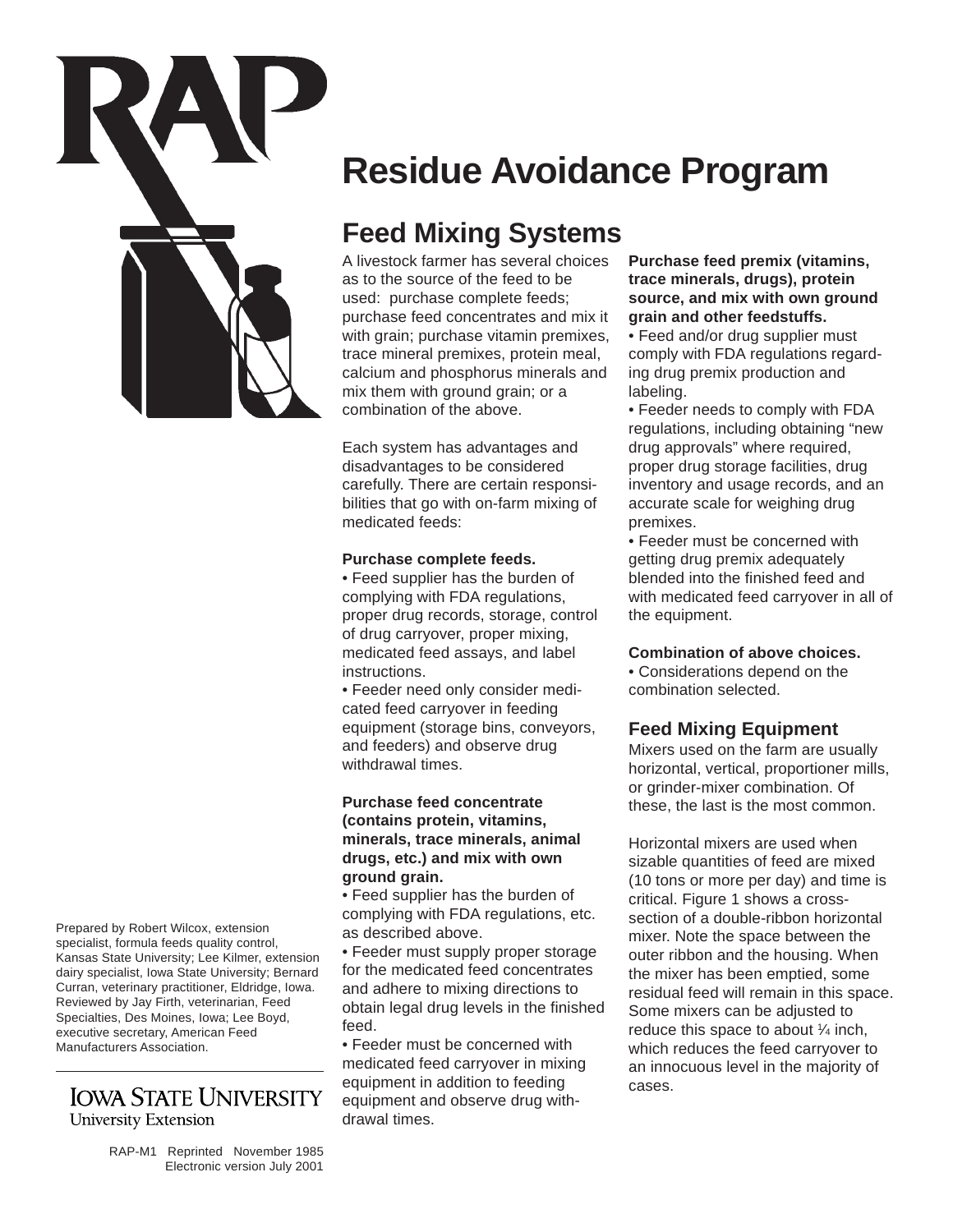#### **Figure 1. Double ribbon horizontal mixer.**



Stationary particles—nonmix zone (excessive clearance)





Cleaning, flushing, or sequencing of feed batches may be needed to reduce residue potential after the production of certain medicated feeds.

Vertical mixers are used when the daily feed throughput of a horizontal mixer is not needed. A typical singlescrew vertical mixer is shown in figure 2. Note the location of the mixer discharge. A considerable amount of feed will remain in the mixer after the last feed leaves the discharge opening. If a clean-out opening is provided down on the "boot" of the mixer, the residual feed could be removed there. If it is not removed, there can be a significant amount of carryover into the following batch of feed (40 pounds or more).

Double-screw or twin-screw vertical mixers usually provide a satisfactory mix of feed for most single-screw vertical mixers.

With proportioner mixers, volumetric measures are used to meter the required proportions of each ingredient. An advantage of this system is continuous operation over extended periods. Limited observation of these types of systems indicates several drawbacks that are important in feed quality:

1. Calibration can be a problem. The ingredient feeders should be checked regularly (at least once a week) for accuracy. When this is not done, the feed produced can differ significantly from the formula being used. Calibrations should also be made whenever changes of ingredients occur, including new shipments.

2. Accurate metering of drug premixes is difficult with a volumetric system, and may result in over- or undermedicating of feeds. One way to avoid this problem is to premix drugs with a carrier (i.e. ground corn) so that larger volumes of the premixed drugs are used per ton of complete feed.

3. Medicated feed carryover in the mixing chamber of the back of these units can be significant. Withdrawal feeds mixed after medicated feeds may have significant drug residues.

Grinder-mixers are basically single screw vertical mixers with additional equipment added (figure 3). Presence of the added equipment increases the quantity of residual feed left in the machine (may be 150 pounds or more) after the last feed comes out of the discharge auger.

Obviously the potential for significant carryover of medicated feed in grinder-mixers is high. A switch to a nonmedicated feed requires an intense cleaning of this type of machine. Physical cleaning (i.e. vacuuming, sweeping, or washing) is the most effective means of avoiding contamination of subsequent batches.

Flushing ground corn through the grinder-mixer may be a suitable cleaning method if the flushout material can be stored for use in later medicated batches. Flush materials must be identified as to drug content and future use (i.e., sulfa flush, in sulfa containing feed). In addition to flushing, sequencing batches of feed so that medicated feeds are manufactured together followed by feed that will go to livestock not close to slaughter (i.e. breeding herd) will reduce residue problems.

Irrespective of the method(s) used, a mixing record including data, feed mixed, bin(s) delivered to, and medication used should be kept.

Some producers have found these precautions impractical and have purchased a second grinder-mixer to produce withdrawal feeds as a way of avoiding drug carryover.

The following recommendations for on-farm mixing of medicated feeds will minimize the possibility of drug carryover.

1. Know the labeled uses, mixing instructions, and withdrawal times for all medications used.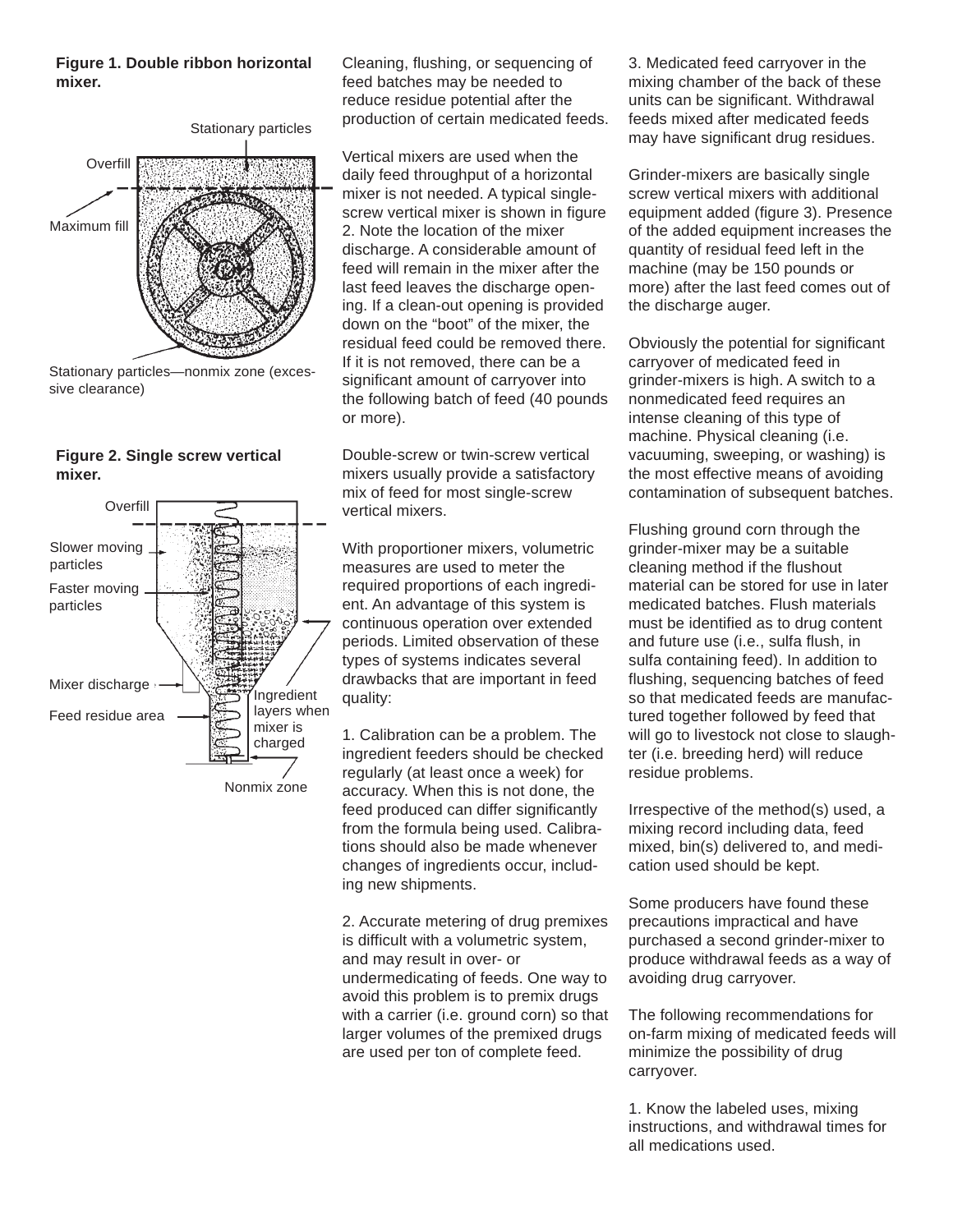**Figure 3. Grinder-mixer unit.** 



2. Clean the mixer before use to avoid contamination with previous medicants.

3. Do not exceed mixing capacities of equipment. Premix all medications into large enough quantities for accurate weighing and mixing. Where stationary mills are used, follow manufacturer's instructions on premixing and adding medications.

4. Establish a mixing order for all ingredients. One recommended order is:

a. 1 ⁄2 of soybean meal or supplement, b. medication and/or vitamin premixes,

c. 1 ⁄4 of soybean meal or supplement (to flush premix into mixer),

d. mineral premix,

e. remainder of soybean meal or supplement.

Mix thoroughly while grinding corn. Then add ground corn and mix for 8 to 10 minutes, or according to manufacturer's instructions. Proper mixing is all-important. (Adapted from Dale Hull, 1970, Ag Engineering, Iowa State University.)

Measurement of ingredients can be by volume or by weight. Weight measurements are most accurate and

should be used whenever possible. For volumetric mills, volumetric methods will give satisfactory results when regular calibrations are made. Follow manufacturer's calibration recommendations.

6. Whenever possible, mix all feeds containing medications in sequence. Then clean equipment before manufacturing unmedicated feeds. Make finishing or withdrawal feeds after cleanup and before other nonmedicated feeds have been made.

7. Clean out mixer after medication use by flushing with several hundred pounds of soybeans or ground corn. Remove flush; identify and store for future medication usage.

8. Keep all medications in a well-lit storage place, with enough room to avoid cluttered storage and preserve original packages. Rodent and insect control should be continually practiced. Insecticides and other farm chemicals should **not** be stored in this area.

9. Read all labels and observe withdrawal times.

10. Periodically sample purchased premixes, supplements, and finished feed made from these feed ingredients. Label and hold these samples until 3 months after livestock have been marketed.

11. Clean out augers, holding bins, delivery wagons, and feeders before withdrawal feed is manufactured and conveyed. Augers can be flushed with ground corn or other suitable flush material. Bins, wagons, and feeders can be swept out. Do not put withdrawal feeds into bins or feeders with medicated feeds.

# **How Much Mixing Time Is Needed?**

First, make allowances for the mixing times claimed by the manufacturer. Often these are overly optimistic, even for ideal ingredients and conditions.

Second, a mixer test is the only sure way of determining adequate mixing time for a mixer in an installation.

In mixing tests, many double-ribboned horizontal mixers and twin-screw vertical mixers can be expected to do an adequate mixing job in 4 to 5 minutes after addition of the last ingredient. The size and the speed of the screw and the amount of feed in the mixer can vary the mix time. Some horizontal mixers, poorly designed in terms of agitator speed, configuration of agitator components, and material flow patterns, and vertical mixers with inadequate screw speed, worn screw flights, and inadequate size have been observed to take 20 or more minutes for poor to barely adequate mixing of feed ingredients.

# **What Is Incomplete Mixing?**

Incomplete mixing occurs when one or more ingredients are not present in a feed sample taken at mixer discharge in the same percentage as the percentage of the ingredient(s) used to charge the mixer. Barring weighing errors and omissions, this percentage should be the same as in the production formula.